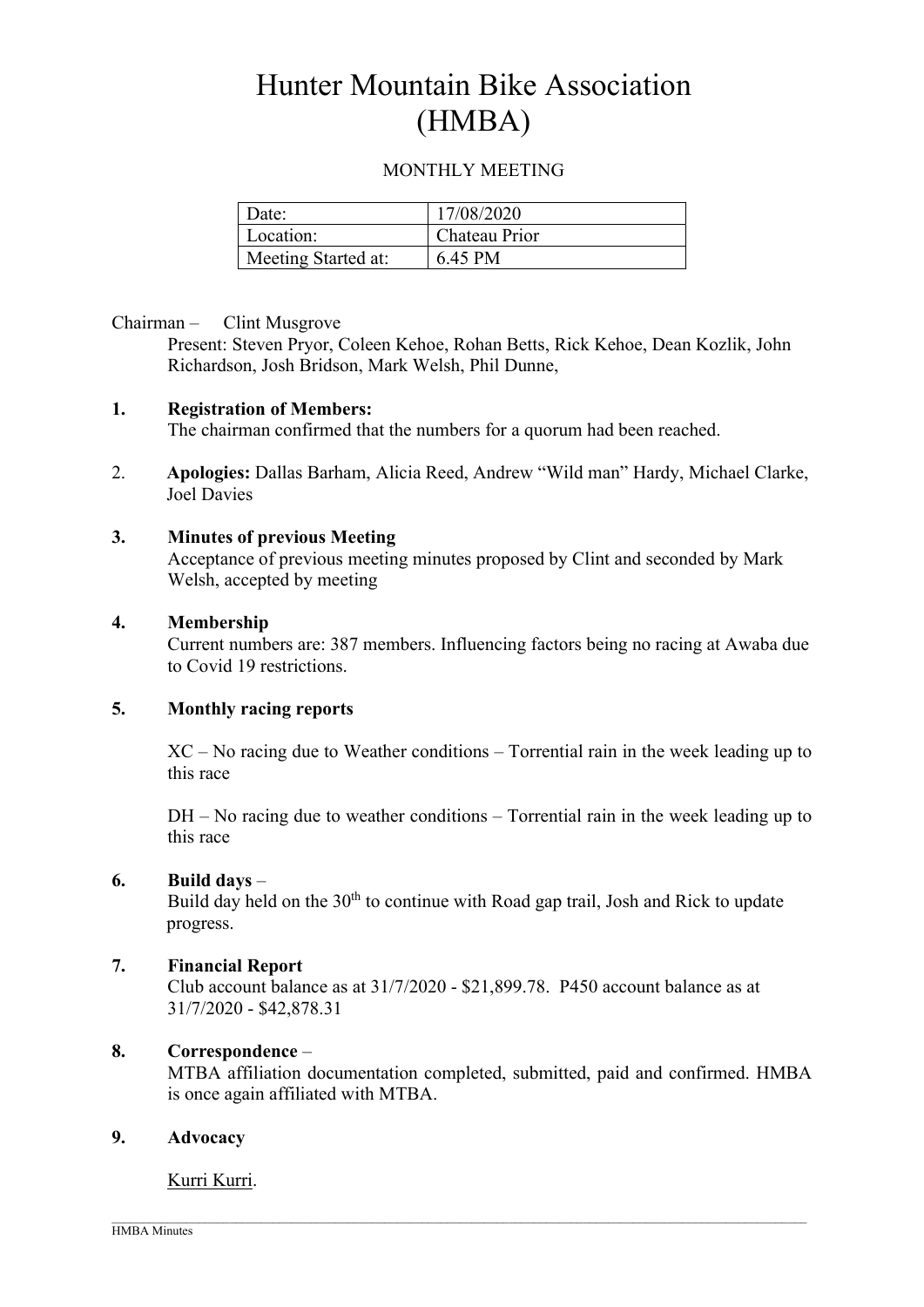Nothing to report this month.

Port Stephens – Wallaroo/Karuah. Nothing to report this month.

Schools. Nothing to report this month

Training, rider development and coaching Nothing to report this month.

Women and Girls rides

MTBA has confirmed that there will be a Ladies coaching clinic facilitated by them at Awaba, Jason English will be the instructor

Media – Nothing to report this month.

# 10. Adaptive MTB –

Club members Andrew and Tony will travel to Tamworth in September to assist Hank compete in the Tamworth 5 hour. Andrew and newest committee inductee Mr Tony "Airtime" Edwards to give post event run down at next meeting.

## General business.

- Discussion on Covid-19 implications. Thank's from the club to Melissa for providing our Covid plan. This plan has been updated in readiness for our next club day on the 20/9/2020
- All MTBA National Cup races have been cancelled for 2020. The Club's MTBA National Cup (Tier 2) event date will now be in 2021.

#### Causey app

New signs have been installed money still trickling in.

#### Further Notices of Motion

Call for motions from the floor.

Trail signage update – Both sponsors signs and trail markings are 99% complete and are looking fantastic ! If Rick would dig the holes where Coleen tells him to the process would be far quicker.

\*\*Fencing is now installed at Faulk line. Still to install Adaptive gate. Faulk line still needs bump rail on ramp section. Dallas to talk to John Philippa to arrange. Funds are approved. \*\*Has this item been actioned ? Dallas to follow up.

Toilets have had new maintenance plans written and published, Clint to instal in toilet block.

\*\*Coleen / Rick to approach Dane to install roofs on containers. Updated, has this item been actioned ?